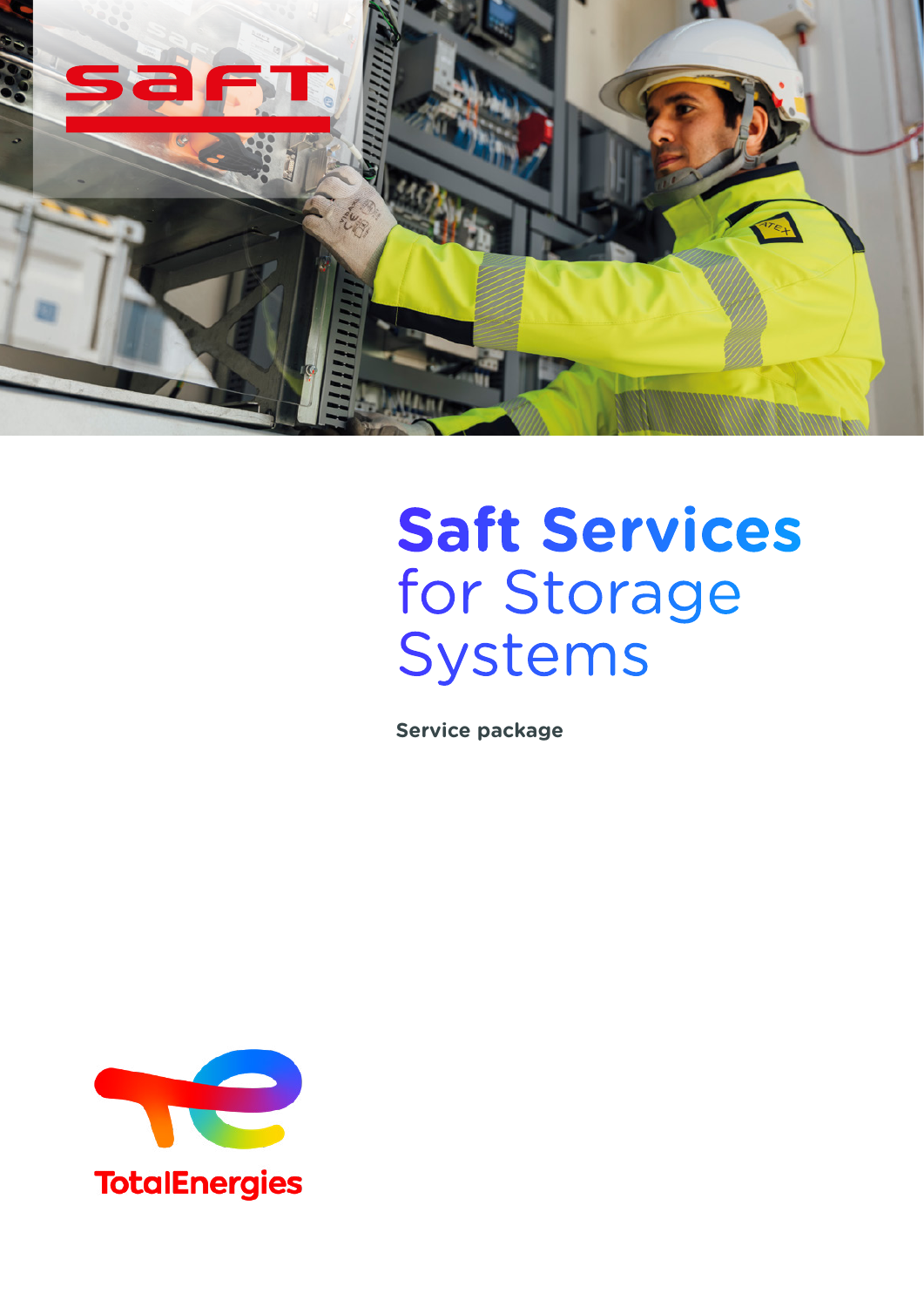# Get more from your Energy Storage Systems

From full operation and maintenance to basic service support, Saft is a long-term partner that operates a customer-centric service approach with a 100-year legacy in industrial batteries. Saft customers benefit from more than 10-years of proven track record of Energy Storage Systems (ESS) installed all over the world.

Our global team of highly skilled and experienced professionals delivers multi-level service solutions to meet each customer's needs. Together, we make sure that their ESS are running optimally, operate efficiently and are maintained in a proactive way to prevent unplanned events.

# Long Term Service Agreement

Saft has developed a comprehensive set of global tools and processes to support the life cycle of our ESS through long term services agreement options.

# **After-sales portal**

Saft's web portal enables straightforward case management and interaction with Saft's service teams.

#### **Spare management**

Saft provides options for spare parts management to ensure high availability and reliability of ESS, from maintaining stock at customer sites to inventory management at strategic locations around the world.

#### **Training**

Saft training provides operators and maintenance personnel with the knowledge and skills needed to safely operate and maintain the ESS, including both classroom and practical, hands-on sessions.

# **Maintenance**

The service life, reliability, availability and safety of Saft's ESS rely on maintenance cycles and regular upkeep. Saft also provides corrective maintenance options to restore operational conditions.

# Product warranty

Saft offers a Standard Product Warranty and an Extented Warranty connected to a service agreement to support the Lifecycle needs of your project.

# Performance Guarantee

Depending on the project's specific needs, Saft offers a range of Performance Guarantees.

#### **Preventive maintenance**

- Routine service visits, visual inspection, equipment cleaning
- Contractual, operational, and regulatory tests and checks
- Component replacement (time based / condition based)

## **Corrective maintenance**

- Remote troubleshooting
- Field repairs & component replacement

#### **Standard warranty**

- Up-to 5-years duration on electrochemistry
- Up-to 2-years on balance of system

#### **Extended warranty**

- Up-to 15-years duration. Longer durations considered upon request
- Covering parts only, or parts and labor
- The Extended Warranty must be connected to a Service Agreement with Saft

# **Ageing**

Ageing Guarantees ensure battery life degradation is maintained within specified levels throughout the service agreement with Saft.

#### **Efficiency**

Round Trip Efficiency Guarantees assure that high levels of energy efficiency are maintained throughout charge and discharge cycles.

#### **Availability**

Availability Guarantees provide assurance of overall system uptime to fulfill the energy / power demands of the project and end customer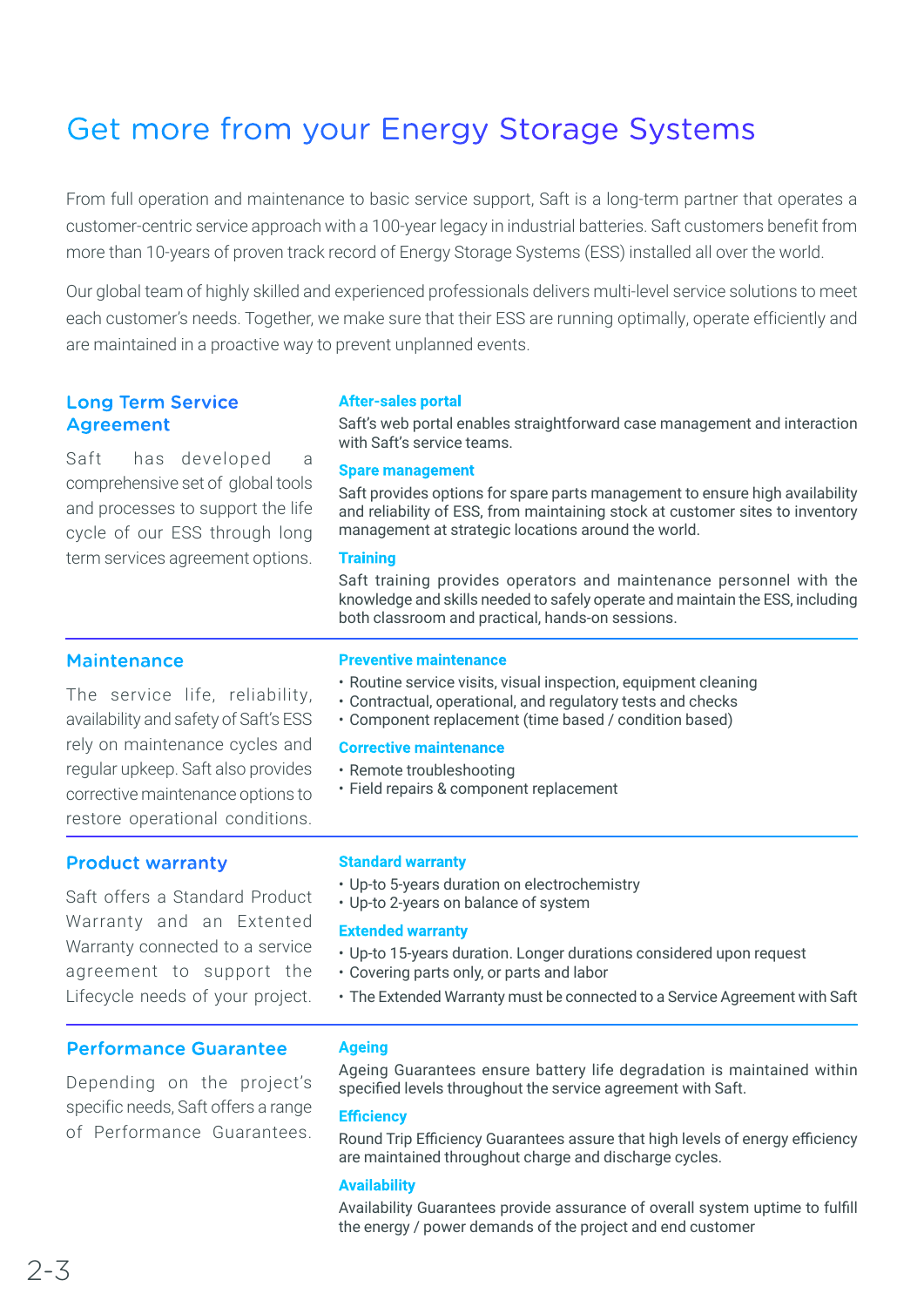

# Digital Supervision

For round the clock connectivity and condition monitoring of the ESS, Saft offers various levels of supervision.

#### **Remote montioring & diagnosis**

Saft's e-supervision digital solutions provide continuous energy storage system monitoring and snapshot reports of critical parameters and early detection of anomalies to optimize use of ESS.

#### **Optional Hotline**

Saft provides optional 24/7 remote technical support provided by our dedicated ESS service hubs as part of our global network of 12 regional hubs.

## Saft service packages

To adapt to the specific customer performance guarantees and service level requirements, Saft offers four levels of service packages through long-term service agreements delivered directly by Saft teams around the world through the 4S program - Saft Services for Storage Systems.



## Saft ESS experience

ESS installed or contracted worldwide (as per April 2022)